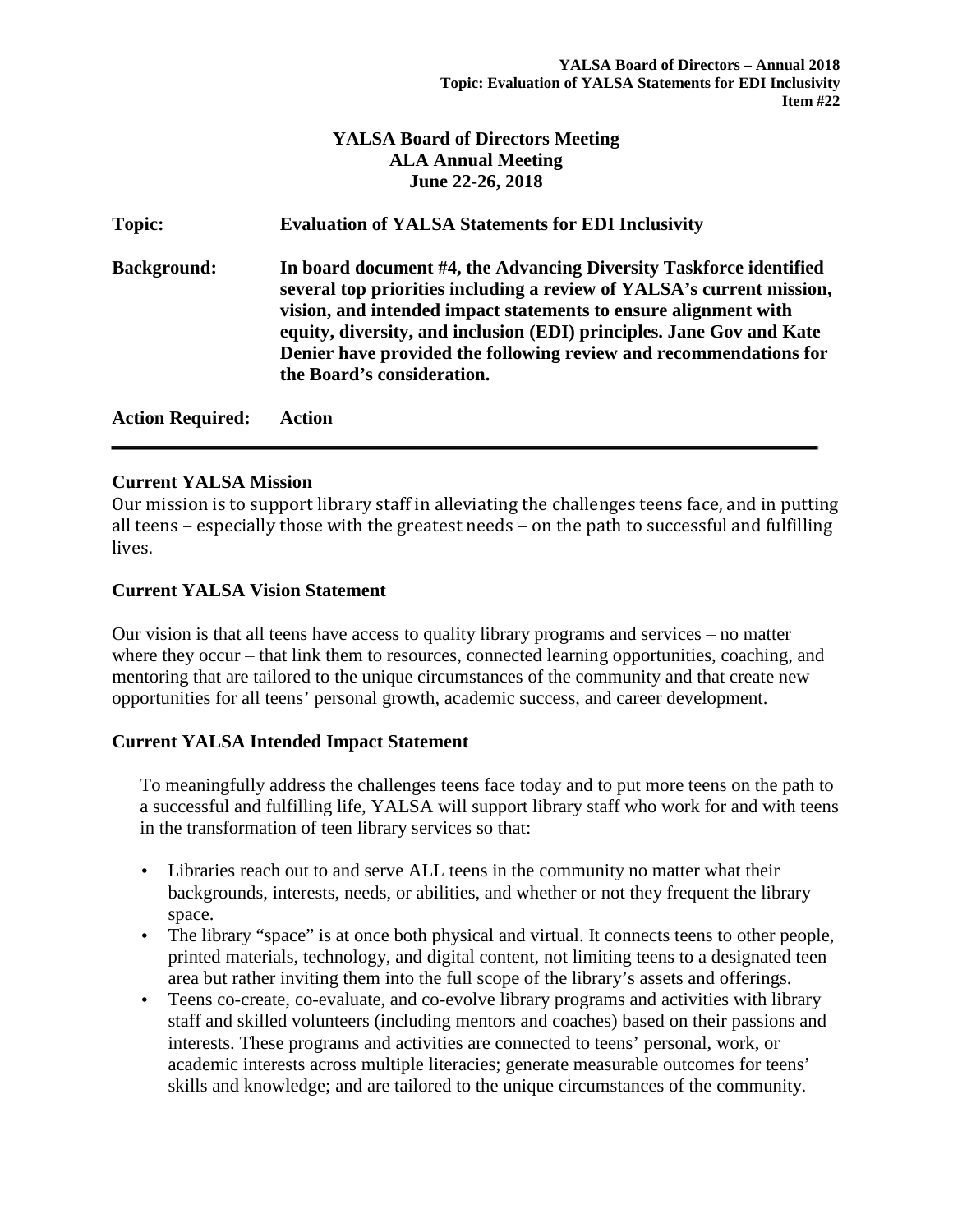It will be essential for the YALSA Board, staff, and members to use this intended impact statement to determine whether or not proposed initiatives are appropriate for YALSA to pursue with its time, energy, and financial resources. If YALSA is not thoughtful about what it will and will not do, then it may continue to see its efforts spread so thin as to dilute its actual impact on the issues that matter most.

## **Current YALSA Statement on Diversity:**

YALSA strives to be inclusive of a range of libraries and youth-serving organizations within a variety of geographic locations. YALSA further commits to being inclusive of representation from diverse cultural, ethnic and racial backgrounds, professional skill and experience levels, economic statuses, ages, ideologies, gender, sexual orientations, and abilities.

Please note: Kafi Kumasi has submitted a draft EDI statement that would expand this current statement.

## **ALA Policy Statements**

YALSA's statements do not contradict ALA's EDI policies, however, while the word "equity" is not used in YALSA's statements, it is used often in ALA's Policy Manual, particularly because there's a chapter on Equity and Access (B.4). YALSA's Statement on Diversity balances this somewhat by linking to ALA's Policy on Diversity and ALA's Policy on Equity and Access.

YALSA's Mission, Vision & Impact Statements complement ALA's EDI policies; here is some content from the ALA Policy Manual that stand out:

- Efforts to include diversity in programs, activities, services, professional literature, products and continuing education must be ongoing and encouraged.
- Promoting the incorporation of programs and services designed for diverse populations into the budgets of all types of libraries
- Seek to facilitate equitable participation of all people within decision-making processes in the Association and will strive to create an environment where all are welcome and where diversity is a collective goal.
- To ensure the development and enhancement of library services to diverse populations
- (ALA) promotes equal access to information for all persons and recognizes the ongoing need to increase awareness of and responsiveness to the diversity of the communities we serve.

# **Evaluation**

YALSA's statements do not contradict EDI principles, and while they do not use the words equity, diversity, and inclusion, the use of "all teens" is aligned to EDI principles. "All teens" is derived to mean being inclusive of all teens from diverse backgrounds and populations. The mission statement affirms YALSA's commitment to equity by highlighting services to "those with the greatest needs," and the vision statement helps conceptualize services to all teens will be "tailored to [their] unique circumstances." The impact statement further addresses diversity and inclusion in its first bullet point: "YALSA will support library staff who work for and with teens in the transformation of teen library services so that... Libraries reach out to and serve ALL teens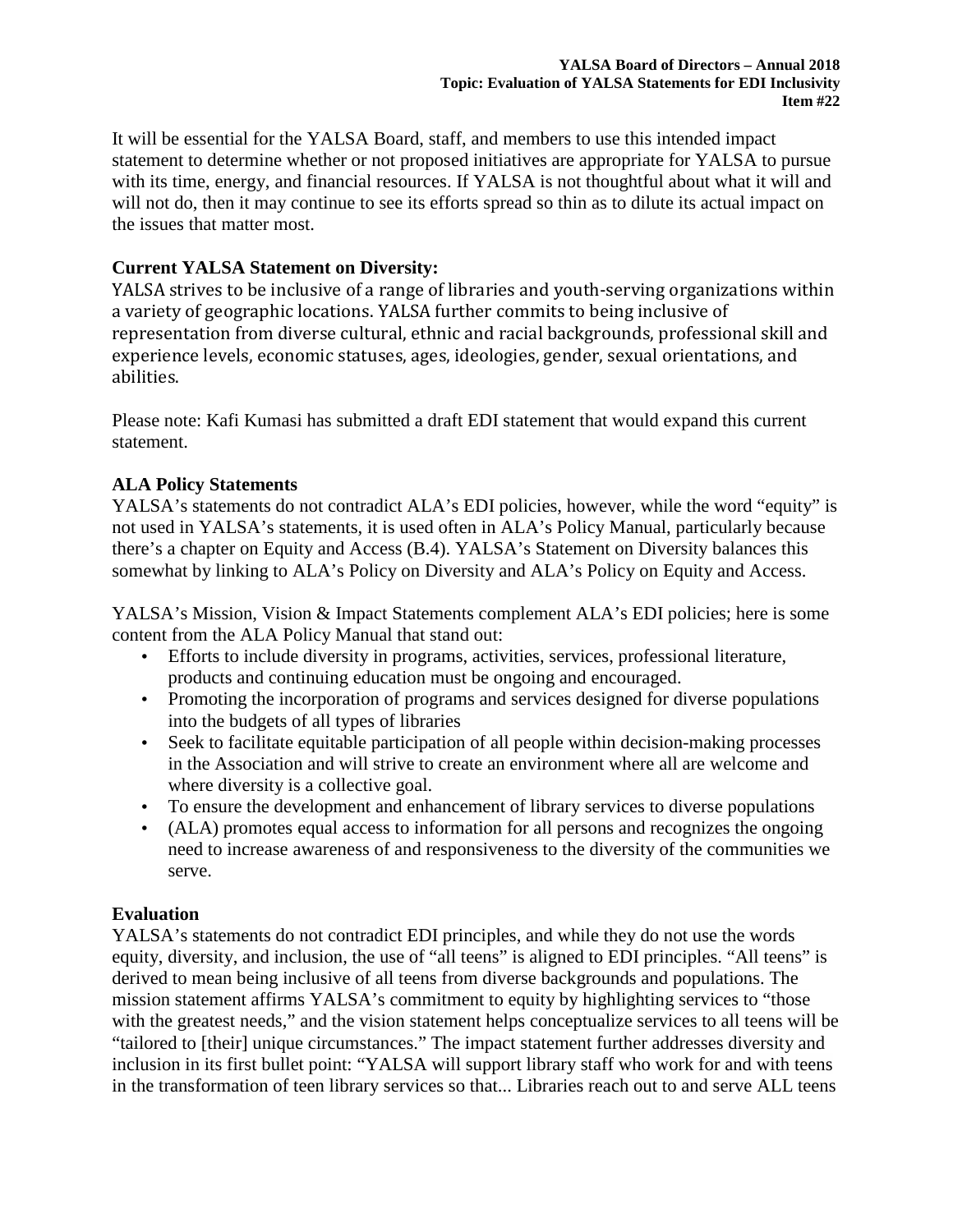in the community no matter what their backgrounds, interests, needs, or abilities, and whether or not they frequent the library space."

While YALSA's existing statements don't contradict EDI principles, small changes in the wording would better align YALSA statements to EDI principles. Therefore, we recommend:

- Leave the Mission Statement as-is
- Changing the language in the Vision Statement to read "Our vision is that all teens, regardless of ability, class, gender identity, race and religion, have access to quality library programs and services  $-$  no matter where they occur  $-$  that link them to resources, connected learning opportunities, coaching, and mentoring that are tailored to the unique circumstances of the community and that create new opportunities for all teens' personal growth, academic success, and career development."
- Changing the first bullet point in the Intended Impact Statement by adding the following language "Libraries reach out to and equitably serve ALL teens in the community no matter what their backgrounds, interests, needs, race, gender identity, religion, class or abilities, and whether or not they frequent the library space."
- Expand the Statement on Diversity as recommended by Kafi Kumasi.

## **Rationale**

- By making small but meaningful changes to the language, YALSA will be sending a stronger message to members and the library community about its commitment to EDI principles.
- These small changes in language will better align these statements with the proposed expanded statement on diversity submitted by Kafi Kumasi.

## **Fiscal Implications**

• Member leader time for disseminating information about the updated statements and staff time for updating the statements online.

## **Measuring Impact**

• Member and library community feedback on the updated statement.

## **Recommended Board Action:**

Adopt the changes as outlined in this document and direct the Executive Director to work with staff to update the statements online by no later than July 15; and further direct the in-coming President to create a YALSAblog post that promotes the updated statement and the rationale behind it.

## **Additional Resources**

• ALA Policy Manual, www.ala.org/aboutala/b3-diversity-old-number-60